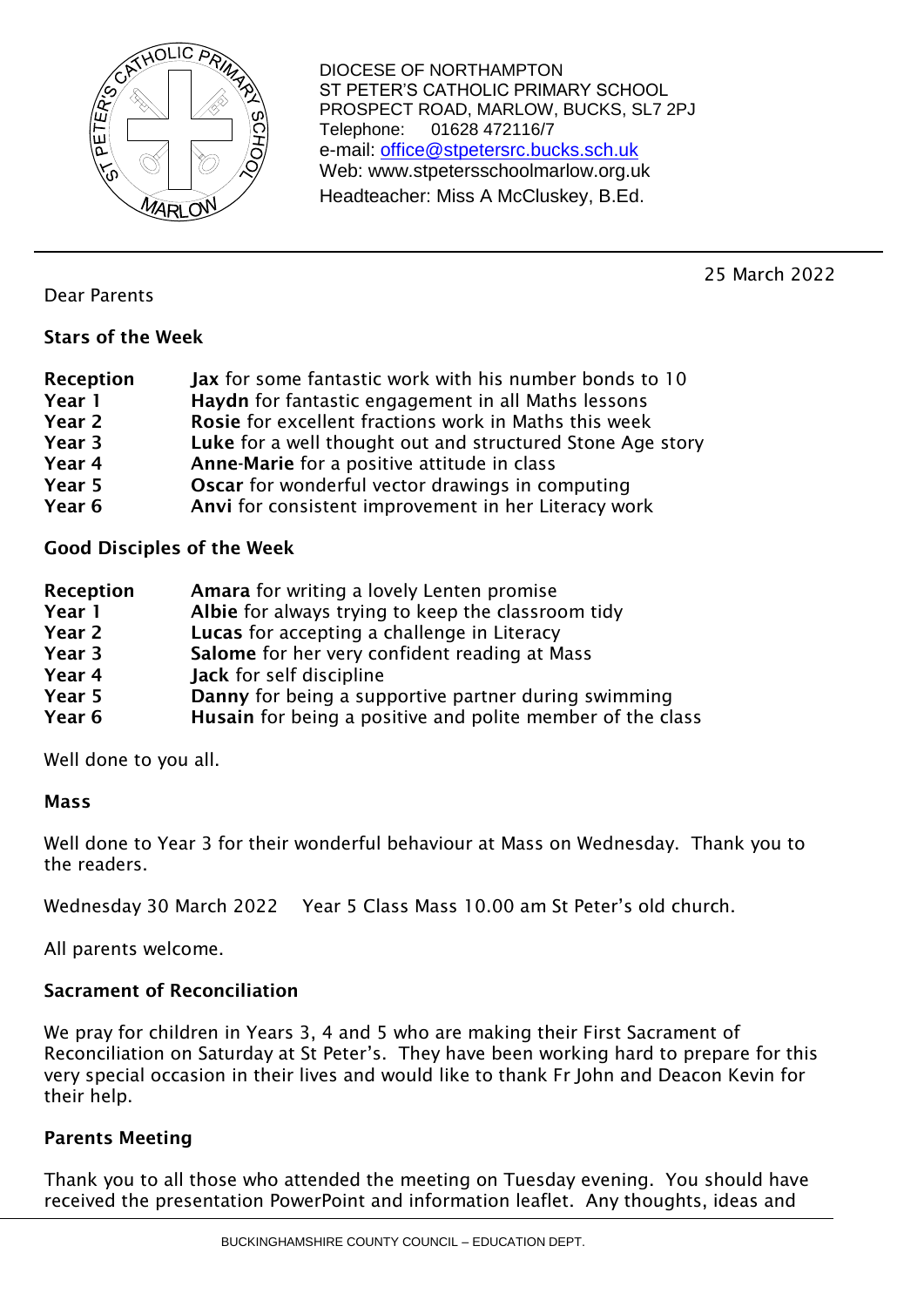questions can be emailed to [questions@stpetersrc.bucks.sch.uk](mailto:questions@stpetersrc.bucks.sch.uk) or you can talk to me or any of the governors.

## Science Competition

We entered a Science competition organised by the Trust. The children were asked to design a poster on the theme of Growth. I am pleased to announce that we were awarded second place in both the Infants and Junior categories. Congratulations to Angela (Infants) and Sophia (Juniors) who designed these fantastic posters. See below for the winning entries.

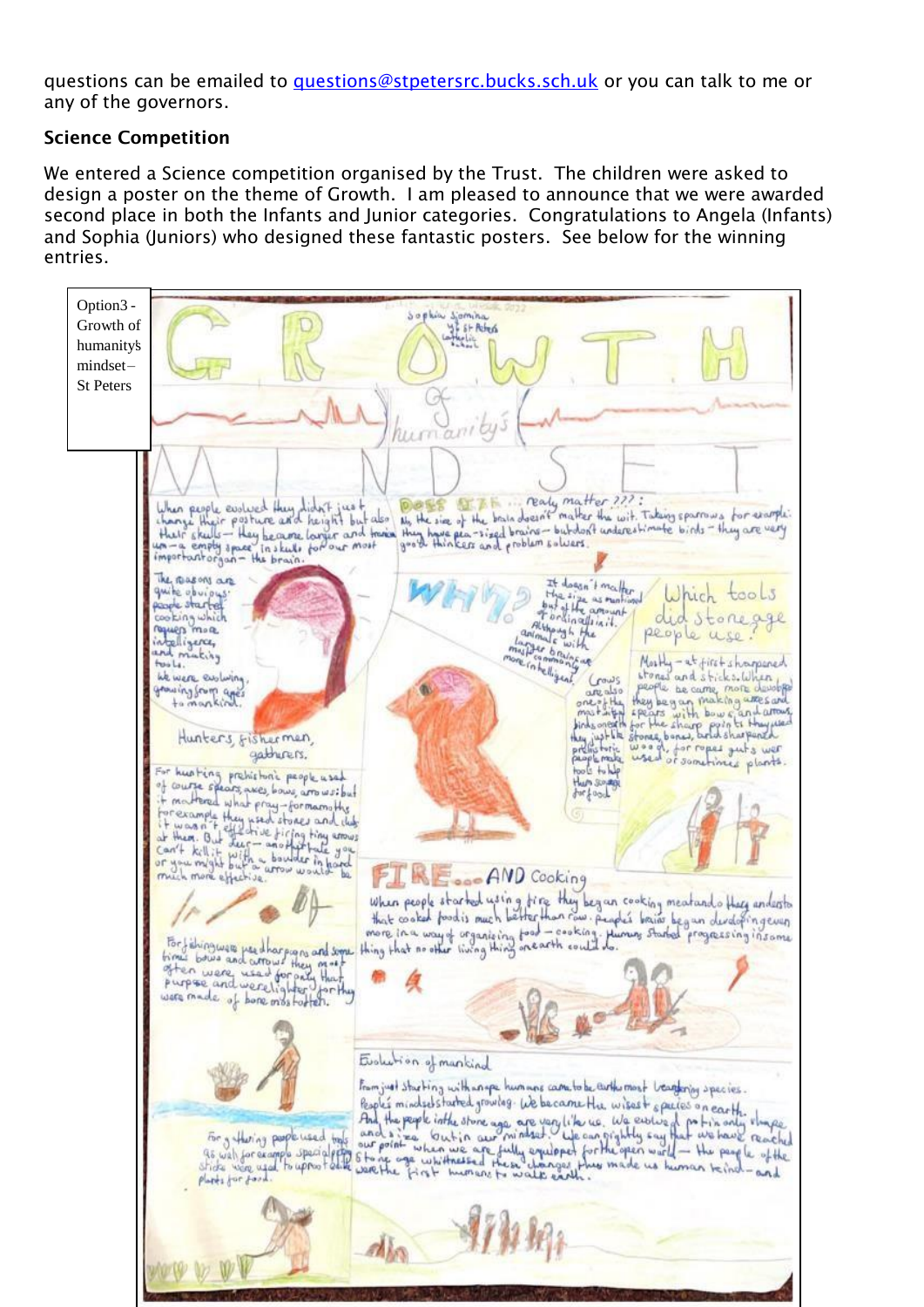

## Red Nose Day

Thank you for your generosity last week. A total of £177.50 has been sent to Comic Relief.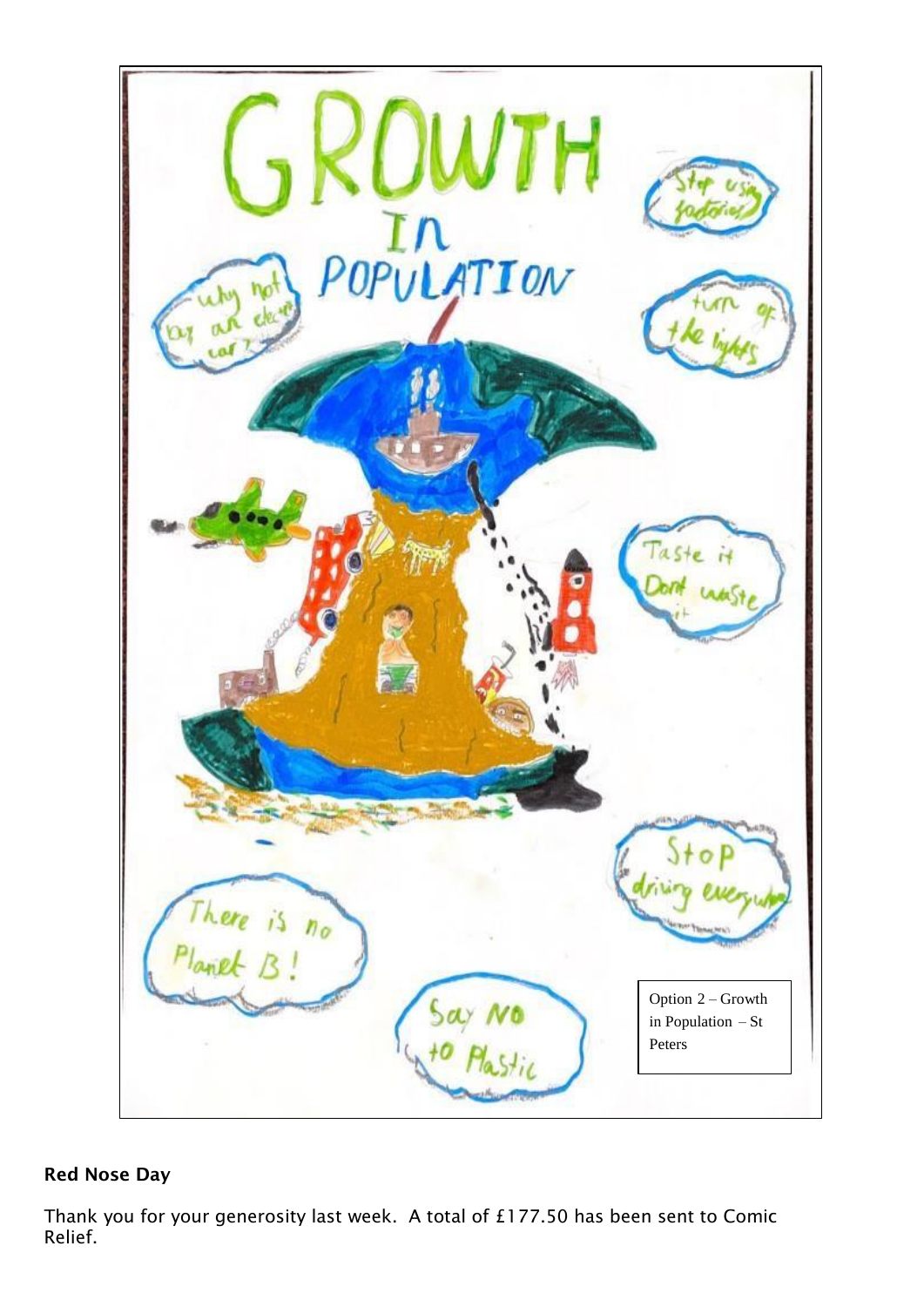## Live and Learn Spring Edition

Our Spring edition of the 'Live and Learn' magazine is now available to order through ParentPay. We have a range of pieces from the children in this edition, with fun articles about all of the wonderful events that have taken place this term at St Peter's.

To purchase a copy of our magazine then please pay £1 using ParentPay by Tuesday 5 April 2022. Thank you to all who have already purchased a copy. All monies raised will be used to buy new reading books.

#### Year 5 Swimming

Year 5 will have one last swimming session on Wednesday 6 April 2022 in place of the one which was missed earlier in the term due to a pool closure.

#### Years 5 & 6 Football Club

There will be no Years 5 & 6 Football Club on Thursday 31 March 2022 as the team will be playing a league match against Burford School away.

There will be no Years 5 & 6 Football Club on Thursday 7 April as school closes on that day for the Easter holidays at 1.45 pm.

Years 5 & 6 Football Club will finish on Thursday 12 May 2022.

#### **Junior Duke**

Easter, and the glorious weather we hope it will bring, is the perfect time to complete a few more Junior Duke challenges! The books will need to be brought in after Easter and given to your class teacher so we can assess how many of the 7 challenges have been fully completed.

Remember, to get the award, the challenges need to be written up fully, with images and signed by parents. Good luck!

#### Plastic Bottle Lids

Don't forget to send us your clean plastic bottle lids! We would love to send off a full bag before Easter! Tell your neighbours, family and friends - and help us to prevent more and more plastic going into landfill. We get tokens for the amount of lids we recycle that we can then use to buy recycled items.

SchoolCycled - MYgroup [\(mygroupltd.com\)](https://mygroupltd.com/schoolcycled/)

#### Crisp Packets and Food Pouches

We are no longer recycling crisp packets or food pouches- thanks for your support with this over the years, but now they can be taken to Sainsbury's or any other large supermarket for recycling.

#### Lenten Lunches run by TWA

Every Friday until Friday 15 April 2022 (not 25 March or Good Friday) in the Pugin Halls, St Peter Street, 12.00 pm – 2.00 pm. Enjoy a delicious bowl of homemade soup, bread plus tea or coffee - £5 (cash or cheque). Homemade cakes, preserves, craft items available to buy.